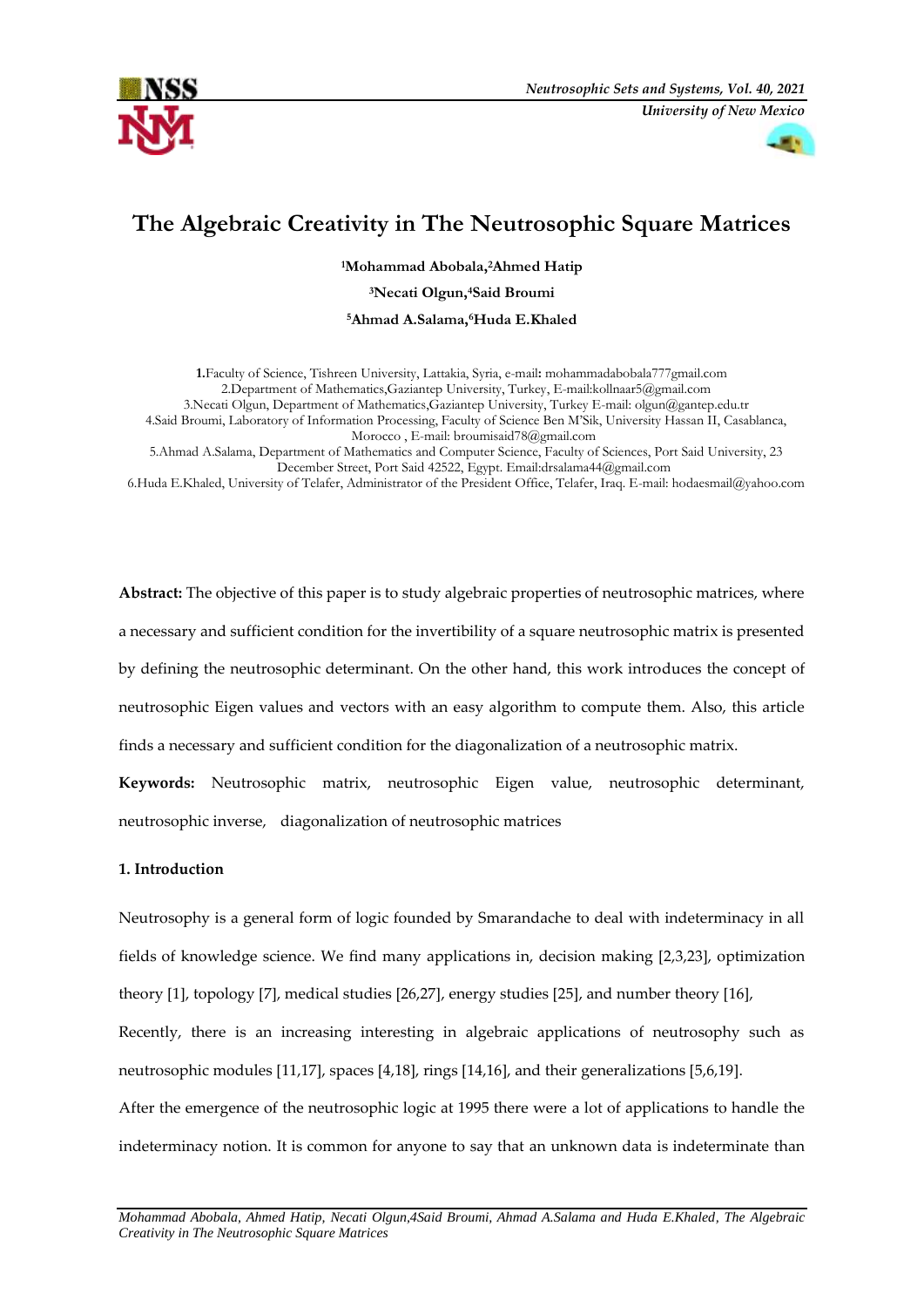saying it is not exist as well in mathematics. Because when that the unknown data is not exist to a common mind it means that this data is absent does not exist. However, indeterminacy is suitable, for we can say to any layman, "We cannot determine what you ask for", but we cannot say, "your inquiry is not exist". Therefore, when we are in a moderate position as we cannot perceive ∅ for un known data, so we felt it is appropriate under these circumstances to introduce the notion of indeterminacy I where  $I^2 = I$ . Using this indeterminacy, we construct some notion regarding neutrosophic matrices, which can be used in neutrosophic models. Researchers have already defined the concept of neutrosophic matrices and have used them in Neutrosophic Cognitive Maps model and in the Neutrosophic Relational Equations models, which are analogous to Fuzzy Cognitive Map and Fuzzy Relational Equations models respectively.

In [21], Kandasamy et al, proposed for the first time the notion of bi-matrices. Also, a minimal study of their properties can be found in [8,12,13].

In this essay and for the first time sheds the light on the notion of determinant of a neutrosophic matrix, and we find the form of its inverse and illustrate them with examples. Also, we introduce easy algorithms to find Eigen values and vectors for neutrosophic matrices, with a direct application into the problem of diagonalization.

Neutrosophic matrices are useful in the study of indeterminacy and they have many important properties in algebra, from this point of view we introduce this work.

All matrices through this paper are defined over a neutrosophic field  $F(I)$ .

## **2. Preliminaries**

**Definition 2.1** [24]: Let  $X$  be a non-empty fixed set. A neutrosophic set  $A$  is an object having the form  $\{x, (\mu A(x), \delta A(x), \gamma A(x)) : x \in X\}$ , where  $\mu A(x)$ ,  $\delta A(x)$  and  $\gamma A(x)$  represent the degree of membership, the degree of indeterminacy, and the degree of non-membership respectively of each element  $x \in X$  to the set  $A$ .

**Definition 2.2** [10]: Let *K* be a field, the neutrosophic file generated by  $\langle K \cup I \rangle$  which is denoted by  $K(I) = \langle K \cup I \rangle$ .

**Definition 2.3 [9]:** Classical neutrosophic number has the form  $a + bI$  where  $a, b$  are real or complex numbers and *I* is the indeterminacy such that  $0 \cdot I = 0$  and  $I^2 = I$  which results that  $I^n = I$  for all positive integers *n*.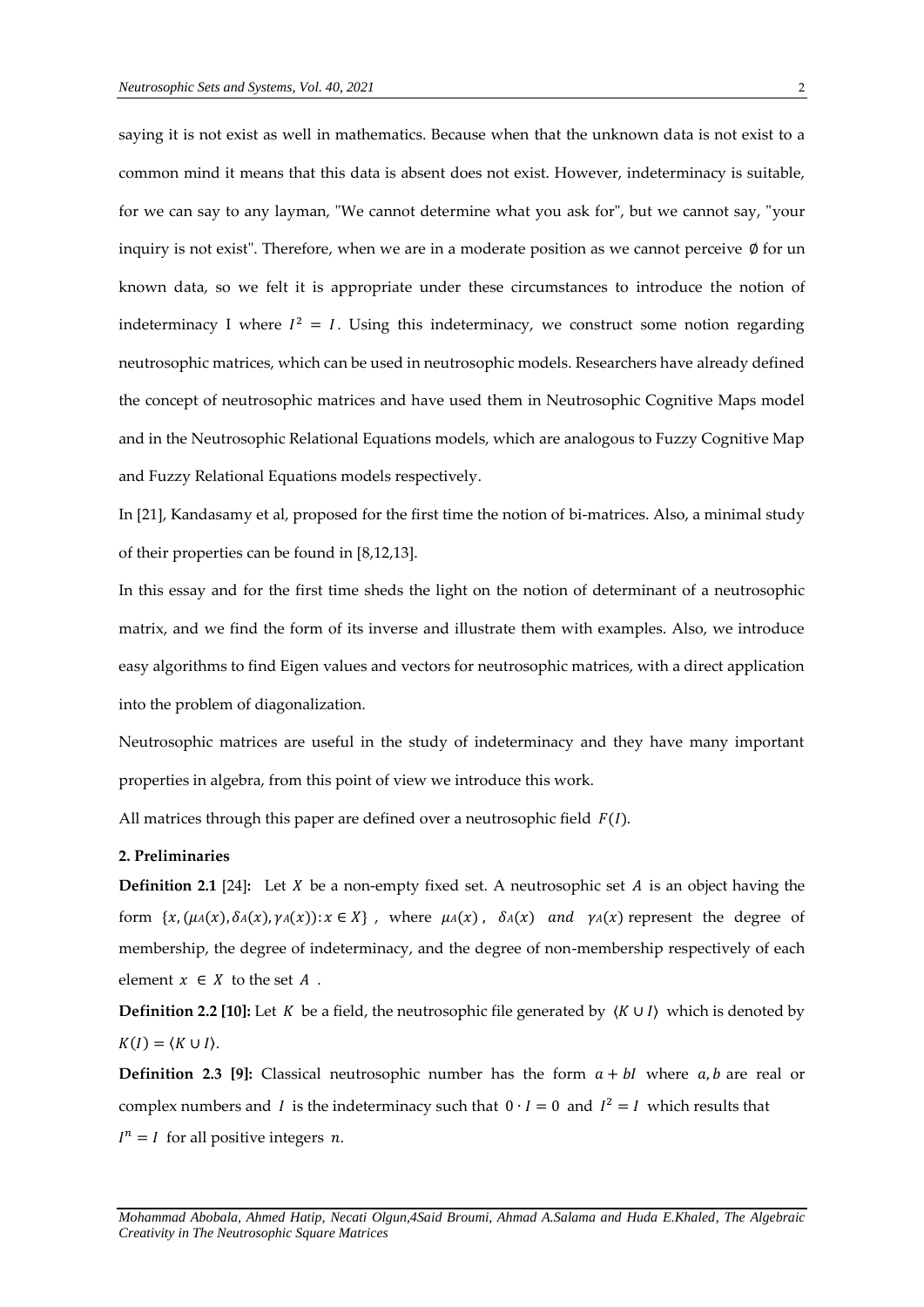**Definition 2.4** (Neutrosophic matrix) [16]. Let  $M_{m \times n} = \{(a_{ij}) : a_{ij} \in K(I)\}\)$ , where  $K(I)$  is a neutrosophic field. We call to be the neutrosophic matrix.

## **3. Main discussion**

#### **Definition 3.1:**

Let  $M = A + BI$  a neutrosophic nsquare matrix, where A and B are two n squares matrices, then  $M$  is called an invertible neutrosophic  $n$  square matrix, if and only if there exists an  $n$  square matrix  $S = S_1 + S_2 I$ , where  $S_1$  and  $S_2$  are two n square matrices such that

 $S \cdot M = M \cdot S = U_{n \times n}$ , where  $U_{n \times n}$  denotes the  $n \times n$  identity matrix.

## **Definition 3.2:**

Let  $M = A + BI$  be a neutrosophic *n* square matrix. The determinant of M is defined as

 $det M = det A + I [det(A + B) - det A].$ 

## **Theorem 3.3:**

Let  $M = A + BI$  a neutrosophic square  $n \times n$  matrix, where A, B are two squares  $n \times n$  matrices,

then  $M$  is invertible if and only if  $A$  and  $A + B$  are invertible matrices and

$$
M^{-1} = A^{-1} + I[(A + B)^{-1} - A^{-1}].
$$

Proof:

If *A* and  $A + B$  are invertible matrices, then  $(A + B)^{-1}$ ,  $A^{-1}$  are existed, and

 $M^{-1} = A^{-1} + I[(A + B)^{-1} - A^{-1}]$  exists too. Now to prove  $M^{-1}$  is the inverse of M,

 $MM^{-1} = (A + BI) \cdot (A^{-1} + I[(A + B)^{-1} - A^{-1}])$ 

$$
= AA^{-1} + I[A(A + B)^{-1} - AA^{-1} + B \cdot A^{-1} + B(A + B)^{-1} - BA^{-1}]
$$

$$
= U_{n \times n} + I[(A + B)(A + B)^{-1} - U_{n \times n}]
$$

$$
= U_{n \times n} + I[U_{n \times n} - U_{n \times n}] = U_{n \times n} = M^{-1}M.
$$

conversely, we suppose that M is invertible, thus there is a matrix  $S = S_1 + S_2 I$ , with the property  $M \cdot S = S \cdot M = U_{n \times n}$ .  $MS = (A + BI)(S_1 + S_2 I) = AS_1 + I[(A + B)(S_1 + S_2) - AS_1] = U_{n \times n} + 0_{n \times n} = SM$ . Hence, we get: (a) $S_1 A = A S_1 = U_{n \times n}$ , thus A is invertible and  $A^{-1} = S_1$ .  $(b)(A + B)(S_1 + S_2) - AS_1 = (S_1 + S_2)(A + B) - S_1A = O_{n \times n}$ , thus,  $(S_1 + S_2)(A + B) = (A + B)(S_1 + S_2) = AS_1 = U_{n \times n}$ . This implies that  $(A + B)$  is invertible.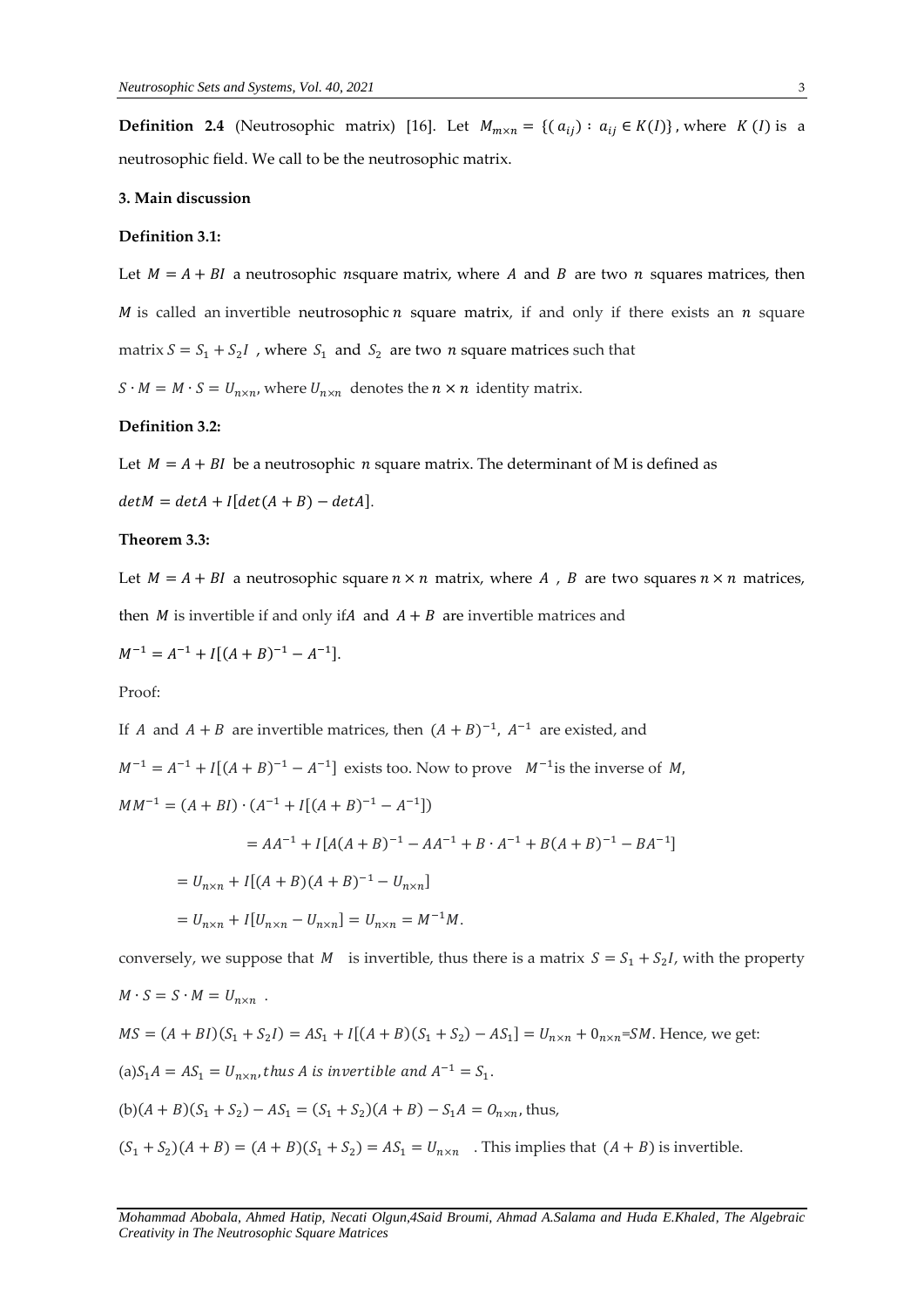## **Theorem 3.4:**

*M* is invertible matrix if and only if  $det M \neq 0$ .

Proof:

From **Theorem 3.3** we find that *M* is invertible matrix if and only if  $A + B$ , *A* are two invertible

matrices, hence  $det[A + B] \neq 0$ ,  $detA \neq 0$  which means

 $det M = det A + I [det(A + B) - det A] \neq 0.$ 

## **Example 3.5:**

Consider the following neutrosophic matrix

$$
M = A + BI = \begin{pmatrix} 1 & -1 + I \\ I & 2 + I \end{pmatrix}
$$
. Where  $A = \begin{pmatrix} 1 & -1 \\ 0 & 2 \end{pmatrix}$ ,  $B = \begin{pmatrix} 0 & 1 \\ 1 & 1 \end{pmatrix}$ .  
\n(a)  $\det A = 2, A + B = \begin{pmatrix} 1 & 0 \\ 1 & 3 \end{pmatrix}$ ,  $\det(A + B) = 3$ ,  $\det M = 2 + I[3 - 2] = 2 + I \neq 0$ , hence M is invertible.

(b) We have 
$$
A^{-1} = \begin{pmatrix} 1 & \frac{1}{2} \\ 0 & \frac{1}{2} \end{pmatrix}
$$
,  $(A + B)^{-1} = \begin{pmatrix} 1 & 0 \\ -\frac{1}{3} & \frac{1}{3} \end{pmatrix}$ , thus  $M^{-1} = (A^{-1}) + I[(A + B)^{-1} - A^{-1}]$   

$$
= \begin{pmatrix} 1 & \frac{1}{2} \\ 0 & \frac{1}{2} \end{pmatrix} + I \begin{pmatrix} 0 & -\frac{1}{2} \\ -\frac{1}{3} & -\frac{1}{6} \end{pmatrix} = \begin{pmatrix} 1 & \frac{1}{2} - \frac{1}{2}I \\ -\frac{1}{3}I & \frac{1}{2} - \frac{1}{6}I \end{pmatrix}.
$$

(c) We can compute  $MM^{-1} = \begin{pmatrix} 1 & 0 \\ 0 & 1 \end{pmatrix}$  $\begin{pmatrix} 1 & 0 \\ 0 & 1 \end{pmatrix} = U_{2\times 2}.$ 

# **Theorem 3.6:**

Let  $M = A + BI$  be a neutrosophic *n* square matrix, were *A* and *B* are two *n* square matrices, then 3.6.1)  $M^r = A^r + I[(A + B)^r - A^r].$ 

 $3.6.2$ )*M* is nilpotent if and only if  $A$ ,  $A + B$  are nilpotent.

 $3.6.3$ )*M* isi dempotent if and only if  $A$ ,  $A + B$  are idempotent.

Proof:

(3.6.1) By using mathematical induction, it easy to see  $P(r = 1)$  is true.

Suppose $P(k)$ , then we must prove  $P(k + 1)$  is true like the following

$$
M^{k+1} = M^k \cdot M = (A^k + I[(A + B)^k - A^k]) \cdot (A + IB)
$$
  
=  $A^{k+1} + I[(A^k \cdot B + (A + B)^k \cdot A + (A + B)^k \cdot B - A^k \cdot A - A^k \cdot B)]$   
=  $A^{k+1} + I[(A + B)^k \cdot (A + B) - A^{k+1}]$   
=  $A^{k+1} + I[(A + B)^{k+1} - A^{k+1}].$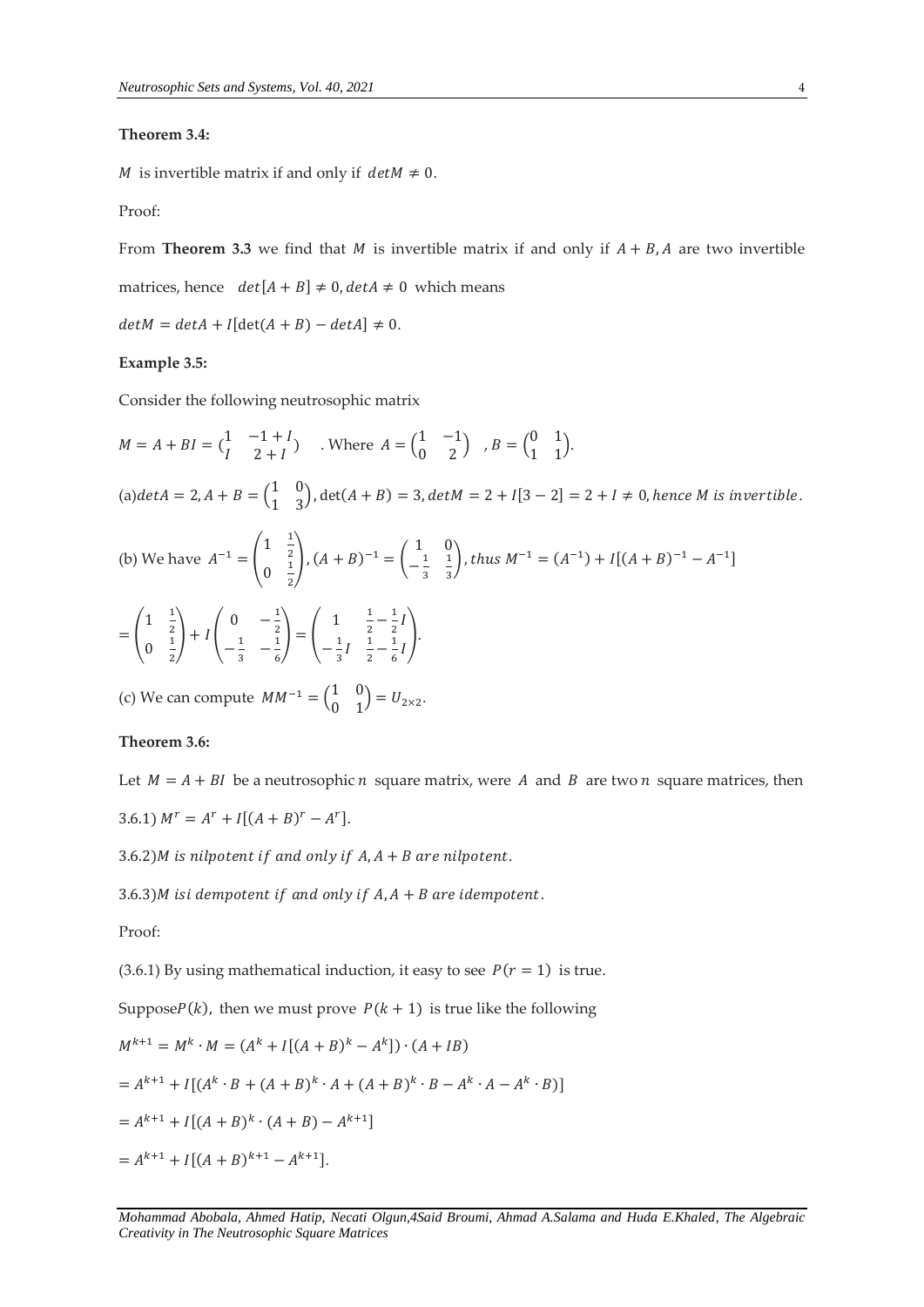(2) *M* is nilpotent *if and only if*  $\exists r \in N^+$ ;  $M^r = 0$ , this is equivalent to

 $A^r + I[(A + B)^r - A^r] = 0$ , thus

 $A^r = (A + B)^r = 0$ . Which is equivalent to

 $A, A + B$  are nilpotent.

(3) The proof is similar to (2).

# **Theorem 3.7:**

Let  $M = A + BI$  and  $N = C + DI$  be two neutrosophic *n* square matrices, then

 $(3.7.1)$   $det(M \cdot N) = detM \cdot detN$ .

 $(3.7.2) \det(M^{-1}) = (det M)^{-1}.$ 

(3.7.3)  $det M = 1$  if and only if  $det A = det(A + B) = 1$ .

Proof:

(a) 
$$
M \cdot N = A \cdot C + I[B \cdot C + B \cdot D + A \cdot D]
$$

$$
= A \cdot C + I[(A+B)(C+D) - A \cdot C].
$$

 $\det(M \cdot N) = \det(A \cdot C) + I[\det((A+B)(C+D)) - \det(A \cdot C)],$ 

 $= det A \cdot det C + I [det(A + B) \cdot det(C + D) - det(A \cdot C)],$ 

$$
= \det A \cdot \det C + I[\det(A + B) \cdot \det(C + D) - \det A \cdot \det C],
$$

$$
= (\det A + I[\det(A + B) - \det A]) \cdot (\det C + I[\det(C + D) - \det C]),
$$

 $= det M \cdot det N$ .

(b) We have

det( $MM^{-1}$ ) = det( $U_{n \times n}$ ) = 1, thus detM. det( $M^{-1}$ ) = 1, so that det( $M^{-1}$ ) = (detM)<sup>-1</sup>.

(c)  $det M = 1$  is equivalent to  $det A + I [det(A + B) - det A] = 1$ , thus it is equivalent to

$$
det A = det(A + B) = 1.
$$

**Remark:** The result in the section (c) can be generalized easily to the following fact:

 $det M = det A$  if and only if  $det A = det(A + B)$ .

# **Definition 3.8:**

Let  $M = A + BI$  be a neutrosophic *n* square matrix, where *A* and *B* are two *n* squarematrices. *M* is satisfying the orthogonality property if and only if  $M \cdot M^T = U_{n \times n}$ .

## **Theorem 3.9:**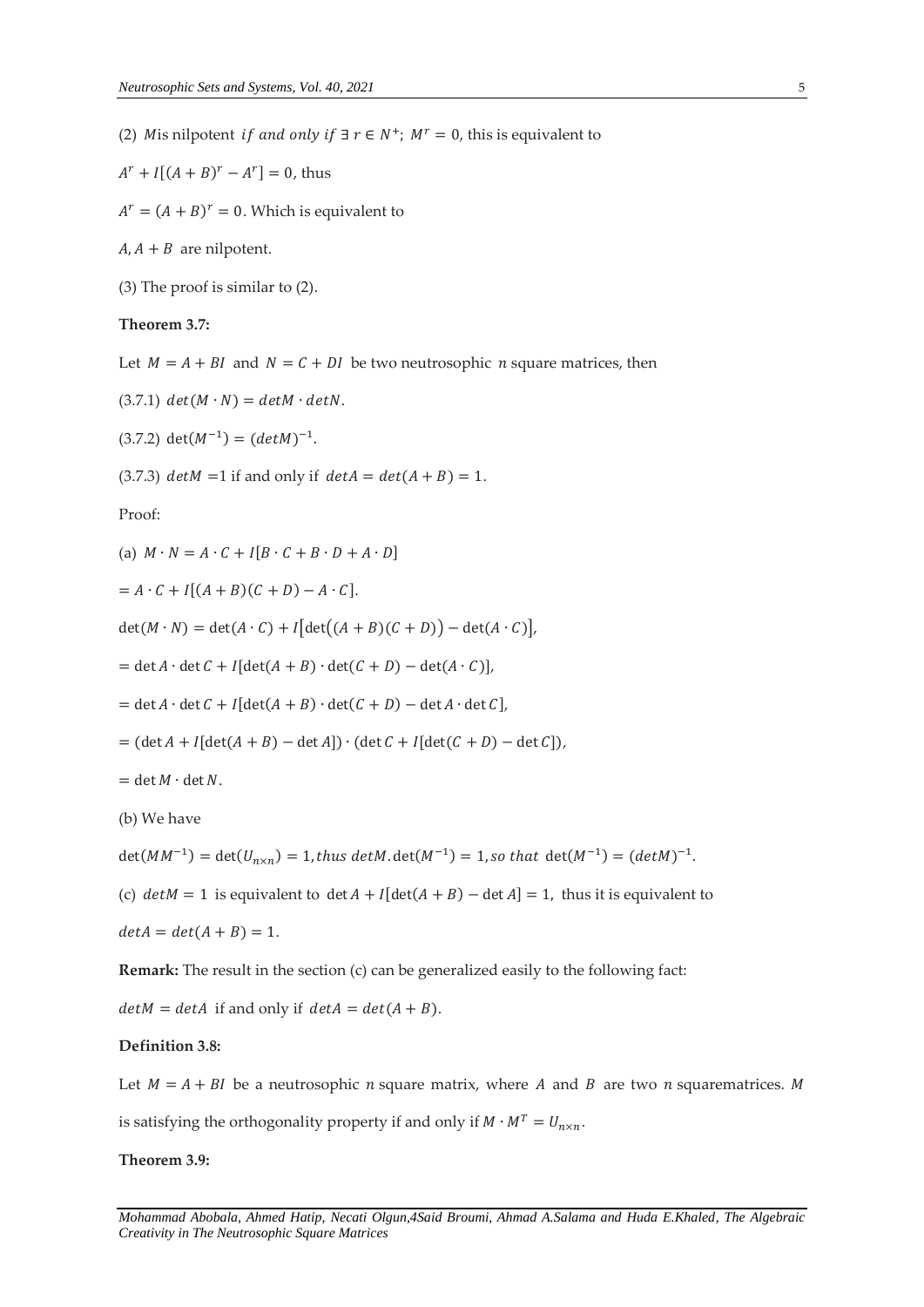Let  $M = A + BI$  a neutrosophic *n* square matrix, then

- (a)  $M$  is orthogonal if and only if  $A$ ,  $B$  are two orthogonal matrices.
- (b) If *M* is orthogonal, then  $det M \in \{1, -1, -1 + 2I, 1 2I\}.$

Proof:

(a) *M* is orthogonal neutrosophic matrix if and only if  $M^T = M^{-1}$ , this is equivalent to

$$
AT + BTI = A-1 + I[(A + B)-1 - A-1], thus
$$

 $A^{-1} = A^{T}$ ,  $(A + B)^{-1} - A^{-1} = B^{T}$  . This is equivalent to

- $A^{-1} = A^{T}$  and  $(A + B)^{-1} = B^{T} + A^{-1} = B^{T} + A^{T} = (A + B)^{T}$ . Thus the proof is complete.
- (b) If M is orthogonal, we get that  $det(M \cdot M^T) = det(U_{n \times n}) = 1$ . This implies
- $det M \cdot det M^T = 1$ ,

 $(\det M)^2 = 1$ , hence

 $det M \in \{1, -1, -1+ 2I, 1-2I\}.$ 

#### **Definition 3.10:**

Let  $M = A + BI$  be a square neutrosophic matrix, we say that M is diagonalizable if and only if there is an invertible neutrosophic matrix  $S = C + DI$  such that  $S^{-1}MS = D$ . Where D is a diagonal neutrosophic matrix( *i.e.*  $d_{ij} = 0$   $\forall i \neq j$ , and  $d_{ij} \neq 0$   $\forall i = j$ ).

## **Theorem 3.11:**

Let  $M = A + BI$  be any square neutrosophic matrix. Then M is diagonalizable if and only if  $A, A +$  $B$  are diagonalizable.

## Proof:

Consider a diagonalizable neutrosophic matrix M, then there exists an invertible matrix S such that

$$
S^{-1}MS = K(k_{ij})(3.11,1).
$$

Now, to compute the entries elements  $k_{ij}$ , solve (3.1.11) as follows:

 $[C^{-1} + I[(C + D)^{-1} - C^{-1}]](A + BI)(C + DI) = [C^{-1} + I[(C + D)^{-1} - C^{-1}]][AC + I[(A + B)(C + D) - C^{-1}]$  $AC$ ] =  $C^{-1}AC + I[(C + D)^{-1}(A + B)(C + D) - C^{-1}AC] = D_1 + (D_2 - D_1)I = K$ . Where K is a diagonal matrix, thus  $D_1, D_2$  are diagonal, and  $A, A + B$  are diagonalizable. Conversely, assume that  $A, A + B$  are diagonalizable, then there are C, D, where  $C^{-1}AC = D_1, D^{-1}(A + B)D = D_2$ . Put  $S = C + (D - C)I$ .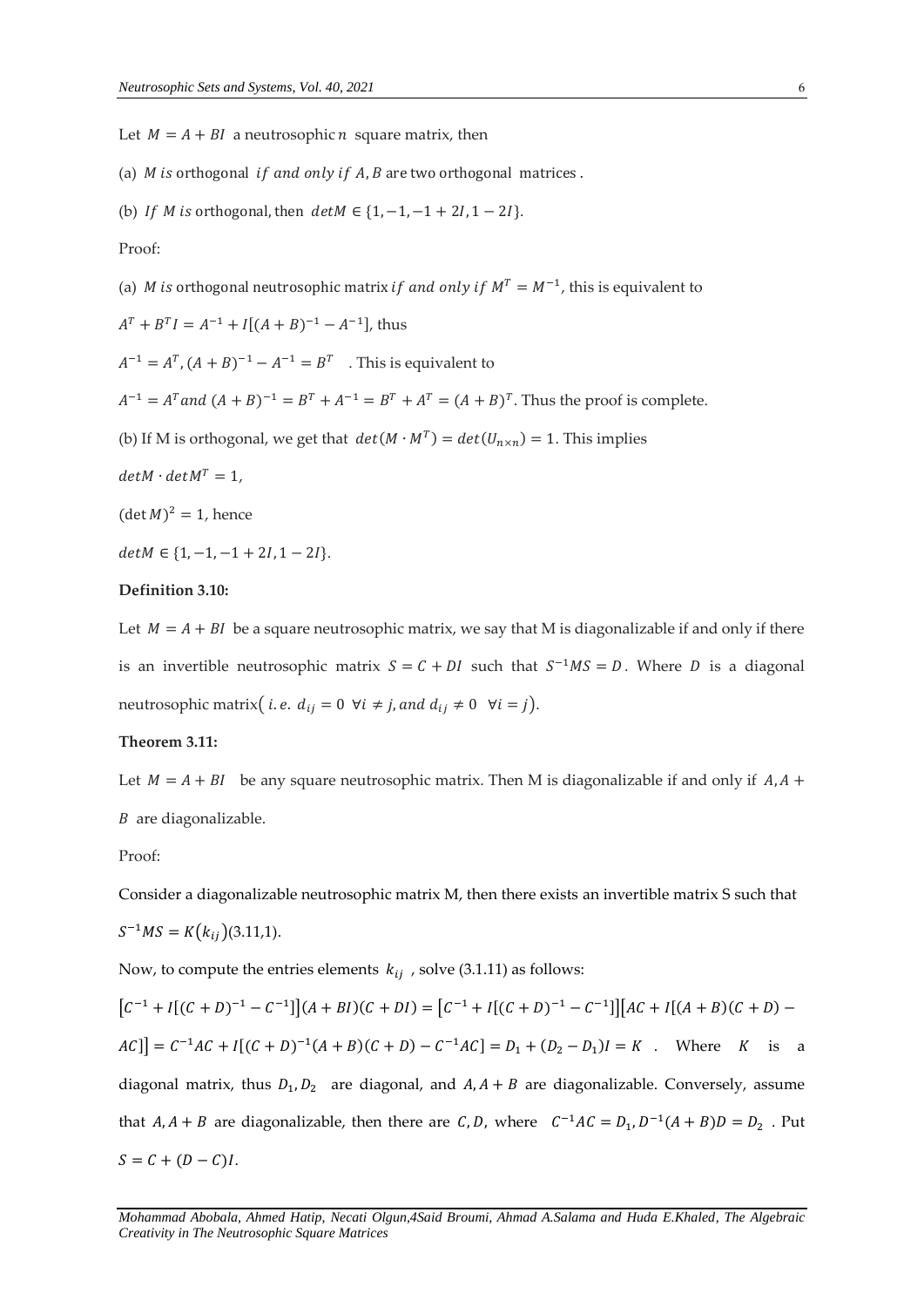Now we compute  $S^{-1}MS = [C^{-1} + I[D^{-1} - C^{-1}]](A + BI)(C + (D - C)I)$  $= [C^{-1} + I[D^{-1} - C^{-1}]][AC + I[(A + B)(D) - AC]] = C^{-1}AC + I[D^{-1}(A + B)D - C^{-1}AC]]$ 

 $= D_1 + (D_2 - D_1)I = K$ . Thus, *M* is diagonalizable, that is because  $D_1, D_2$  are diagonal matrices.

## **Remark 3.12:**

If C is the diagonalization matrix of A, and D is the diagonalization matrix of  $A + B$ , then  $S = C + (D - C)$  is the diagonalization matrix of  $M = A + BI$ .

#### **Example 3.13:**

Consider the neutrosophic matrix defined in Example 3.5, we have:

(a) *A* is a diagonalizable matrix. Its diagonalization matrix is  $C = \begin{pmatrix} 1 & 1 \\ 0 & 1 \end{pmatrix}$  $\begin{pmatrix} 1 & 1 \\ 0 & -1 \end{pmatrix}$ , the corresponding diagonal matrix is  $D_1 = \begin{pmatrix} 1 & 0 \\ 0 & 2 \end{pmatrix}$  $\begin{pmatrix} 1 & 0 \\ 0 & 2 \end{pmatrix}$ , we can see that  $C^{-1}AC = D_1$ . Also, the diagonalization matrix of  $A + B$  is  $D =$ 1 0  $-\frac{1}{2}$  $\begin{pmatrix} 1 & 0 \\ 2 & 1 \end{pmatrix}$ , the corresponding diagonal matrix is  $D_2 = \begin{pmatrix} 1 & 0 \\ 0 & 3 \end{pmatrix}$  $\begin{pmatrix} 1 & 0 \\ 0 & 3 \end{pmatrix}$ . It is easy to check that  $D^{-1}(A + B)D = D_2$ .

(b) Since  $A, A + B$  are diagonalizable, then M is diagonalizable. The neutrosophic diagonalization matrix of M is  $S = C + (D - C)I =$  $1 \qquad 1 - I$  $-\frac{1}{2}$  $\frac{1}{2}I$  -1 + 2*I*). The corresponding diagonal matrix is  $L = D_1 + I[D_2 - D_1] = \begin{pmatrix} 1 & 0 \\ 0 & 2 \end{pmatrix}$  $\begin{pmatrix} 1 & 0 \\ 0 & 2 + I \end{pmatrix}$ . (c) It is easy to see that  $S^{-1} = C^{-1} + I[D^{-1} - C^{-1}] =$  $\begin{array}{cc} 1 & 1-l \\ 1 & 1 \end{array}$  $\frac{1}{2}I -1 + 2I$ . (d) We can compute  $S^{-1}MS = \begin{pmatrix} 1 & 1-I \\ \frac{1}{I} & -1+I \end{pmatrix}$  $\frac{1}{2}I \quad -1 + 2I \bigg) \bigg( \frac{1}{I} \quad -1 + I \bigg)$  $\begin{pmatrix} 1 & -1 & -1 \\ 1 & 2 & 1 \end{pmatrix}$  $1 - I$  $-\frac{1}{2}$  $\frac{1}{2}I \quad -1 + 2I$  =  $\begin{pmatrix} 1 & 0 \\ 0 & 2 \end{pmatrix}$  $\begin{pmatrix} 1 & 0 \\ 0 & 2 + I \end{pmatrix} = L.$ 

## **Definition 3.14:**

Let  $M = A + BI$  be a nsquare neutrosophic matrix over the neutrosophic field  $F(I)$ , we say that  $Z = X + YI$  is a neutrosophic Eigen vector if and only if  $MZ = (a + bI)Z$ . The neutrosophic number  $a + bI$  is called the Eigen value of the eigen vector Z.

## **Theorem 3.15:**

Let  $M = A + BI$  be a *n* square neutrosophic matrix, then  $a + bl$  is an eigen value of *M* if and only if *a* is an eigen value of *A*, and  $a + b$  is an eigen value of  $A + B$ . As well as, the eigen vector of *M* is  $Z = X + YI$  if and only if X is the corresponding eigen vector of A, and  $X + Y$  is the corresponding eigen vector of  $A + B$ .

*Mohammad Abobala, Ahmed Hatip, Necati Olgun,4Said Broumi, Ahmad A.Salama and Huda E.Khaled, The Algebraic Creativity in The Neutrosophic Square Matrices*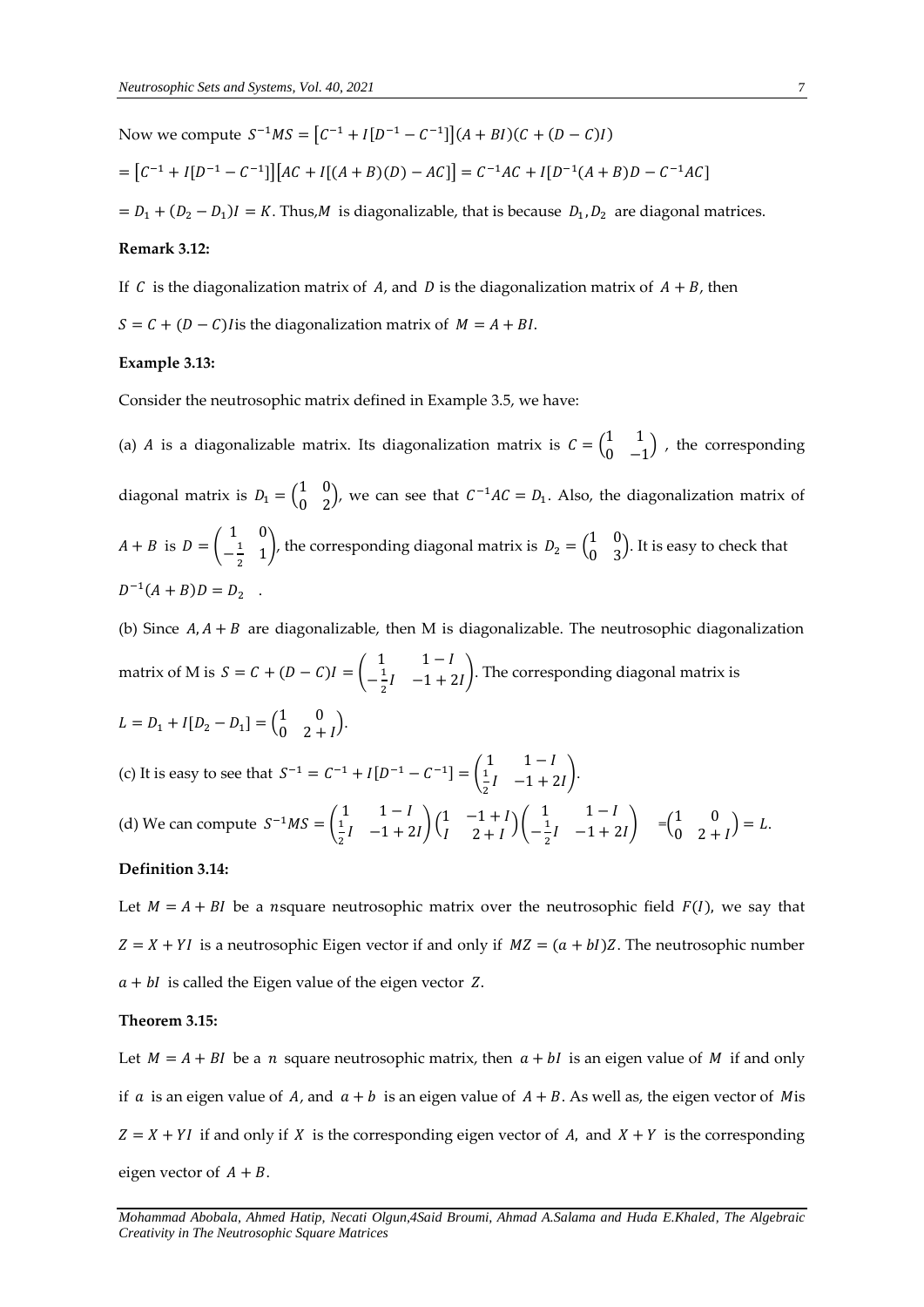Proof:

We suppose that  $Z = X + YI$  is an eigen vector of M with the corresponding eigen value  $a + bl$ , hence  $MZ = (a + bI)Z$ , this implies

 $(A + BI)(X + YI) = (a + bl)(X + YI)$ , thus  $AX + I[(A + B)(X + Y) - AX] = aX + I[(a + b)(X + Y) -$ 

 $aX$ ]. We get:

 $AX = aX$ ,  $(A + B)(X + Y) = (a + b)(X + Y)$ , so that X is an eigen vector of A,  $X + Y$  is an eigen vector of  $A + B$ . The corresponding eigen value of X is  $a$ , and the corresponding eigen value of  $X + Y$  is  $a + b$ .

For the converse, we assume that  $X$  is an eigen vector of  $A$  with  $a$  as the corresponding eigen value, and  $X + Y$  is an eigen vector of  $A + B$  with  $a + b$  as the corresponding eigen value, so that we get  $AX = aX$ ,  $(A + B)(X + Y) = (a + b)(X + Y)$ .

Let us compute

 $MZ = (A + BI)(X + YI) = AX + I[(A + B)(X + Y) - AX]$  $= aX + I[(a + b)(X + Y) - aX] = (a + bI)(X + YI) = (a + bI)Z$ . Thus  $Z = X + YI$  is an eigen vector of M with  $a + bI$  as a neutrosophic eigen value.

#### **Theorem 3.16:**

The eigen values of a neutrosophic matrix  $M = A + BI$  can be computed by solving the neutrosophic equation  $det(M - (a + bI) U_{n \times n}) = 0$ .

Proof:

We have  $det(M - (a + bI)U_{n \times n}) = det([A - aU_{n \times n}] + I[B - bU_{n \times n}])$ 

 $= det([A - aU_{n \times n}] + I[det((A + B) - (a + b)U_{n \times n}) - det[A - aU_{n \times n}]]$ . Thus, the equation

 $det(M - (a + bI) U_{n \times n}) = 0$  is equivalent to

$$
\det([A - aU_{n \times n}] = 0 \text{ (3,16,1), and } [\det((A + B) - (a + b)U_{n \times n}) - \det[A - aU_{n \times n}] = 0 \text{ (3.16.2).}
$$

From equation (3,16,1), we get  $a$  as eigen value of  $A$ , and from (3.16.2) we get

$$
[\det((A + B) - (a + b)U_{n \times n}) = \det[A - aU_{n \times n}] = 0, \text{ thus } a + b \text{ is an eigen value of } A + B.
$$

#### **Example 3.17:**

Consider  $M$  the neutrosophic matrix defined in Example 3.5, we have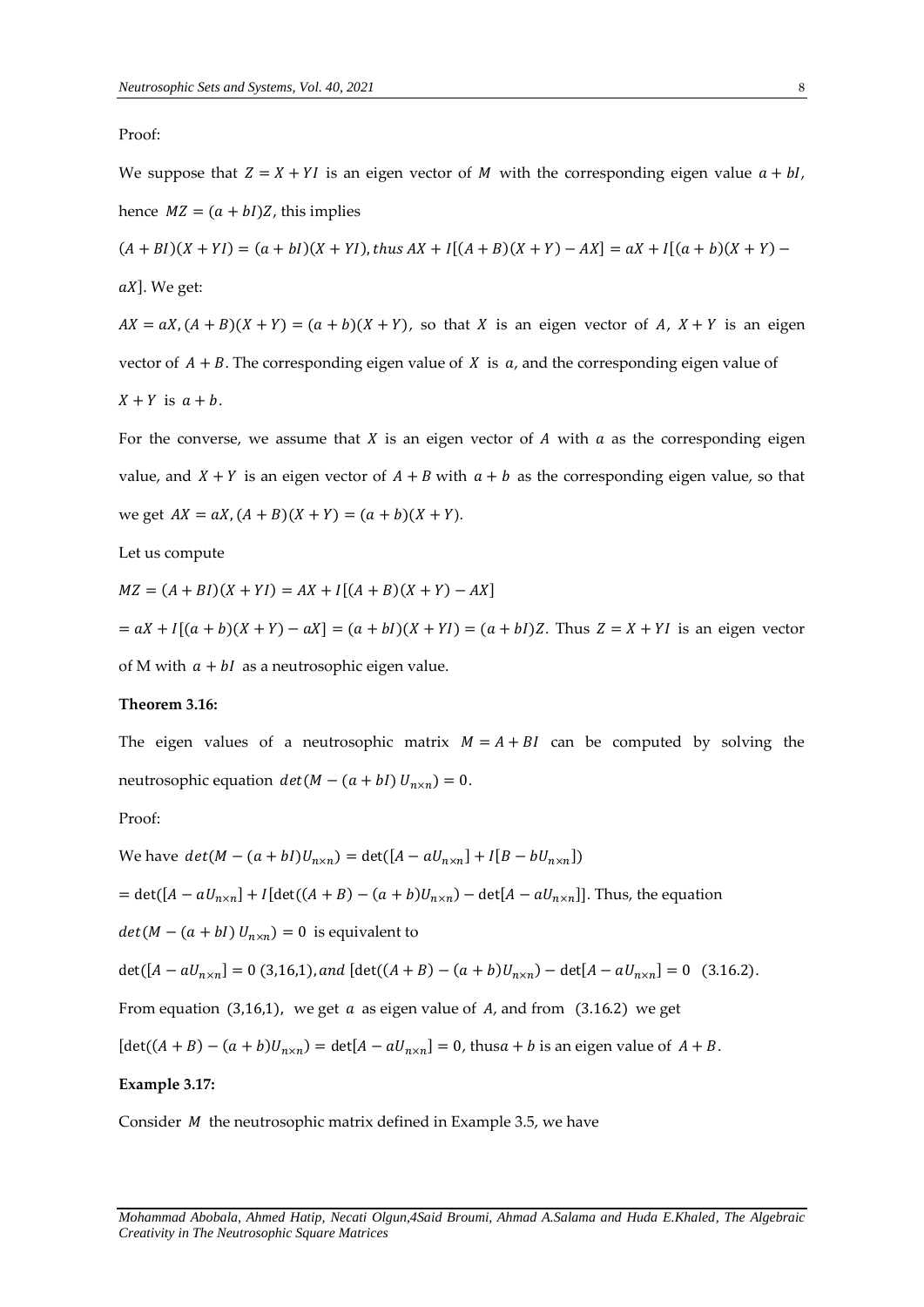(a) The eigen values of the matrix A are  $\{1,2\}$ , and  $\{1,3\}$  for the matrix  $A + B$ . This implies that the eigen values of the neutrosophic matrix  $M$  are

 ${1 + (3-1)I, 1 + (1-1)I, 2 + (3-2)I, 2 + (1-2)I} = {1 + 2I, 1, 2 + I, 2 - I}.$ 

(b) If we solved the equation  $det(M - (a + bI)U_{n \times n})=0$  has been solved, the same values will be gotten.

(c) The eigen vectors of A are  $\{(1,0), (1,−1)\}$ , the eigen vectors of  $A + B$  are  $\{(1,−1/2), (0,1)\}$ . Thus, the neutrosophic eigen vectors of M are

$$
\begin{aligned}\n\left\{ (1,0) + I[(0,1) - (1,0)], (1,0) + I\left[ \left( 1, -\frac{1}{2} \right) - (1,0) \right], (1,-1) + I[(0,1) - (1,-1)], (1,-1) + I\left[ \left( 1, -\frac{1}{2} \right) - (1,-1) \right] \right\} &= \left\{ (1,0) + I(-1,1), (1,0) + I(0,-1/2), (1,-1) + I(-1,2), (1,-1) + I(0,1/2) \right\} = \left\{ (1-I,I), (1,-1/2\,I), (1-I,-1+2I), (1,-1+1/2\,I) \right\}.\n\end{aligned}
$$

To determine the neutrosophic eigen vectors using Theorem 3.15. let  $X$  be an eigen vector of *A*, and *Y* be an eigen vector of  $A + B$ , hence  $X + [(Y) - X]I = X + (Y - X)I$  is an Eigen vector of  $M =$  $A + BI$ .

#### **Conclusion**

In this article, we have determined necessary and sufficient conditions for the invertibility and diagonalization of neutrosophic matrices. Also, we have found an easy algorithm to compute the inverse of a neutrosophic matrix and its Eigen values and vectors.

As a future research direction, we aim to find the representation of neutrosophic matrices by linear transformations in neutrosophic vector spaces.

**Acknowledgment:** The contribution of authors are roughly equal.

**Funding:** This research received no external funding.

**Conflicts of Interest:** The authors declare no conflict of interest.

#### **References**

[1] Abdel-Basset, M., Mohamed, R., Zaied, A. E. N. H., Gamal, A., & Smarandache, F. (2020). Solving the supply chain problem using the best-worst method based on a novel Plithogenic model. In Optimization Theory Based on Neutrosophic and Plithogenic Sets (pp. 1-19). Academic Press.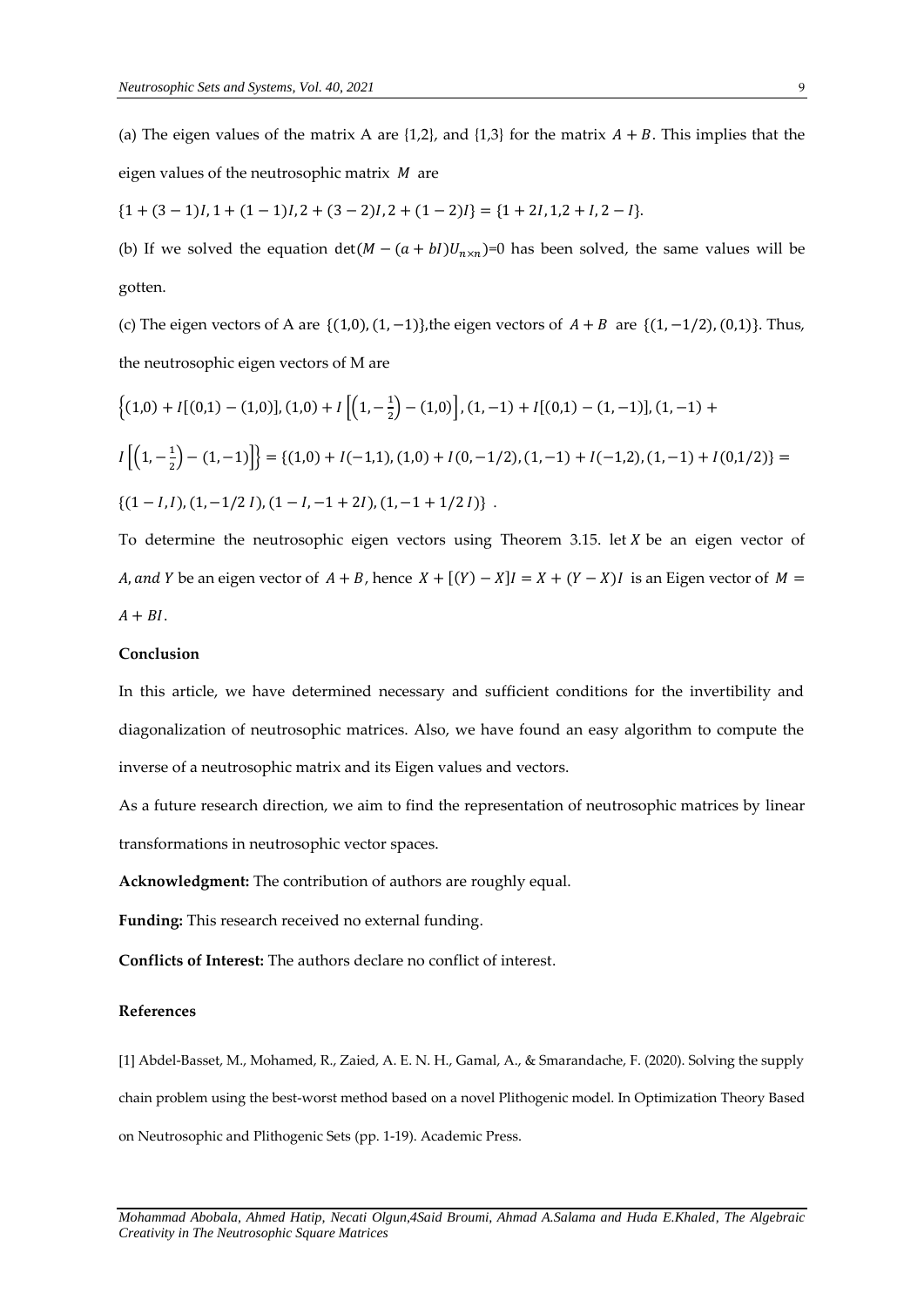- [2] Abdel-Basset, M., Gunasekaran, M., Abduallah G., and Victor, C., "A Novel Intelligent Medical Decision Support Model Based on Soft Computing and IoT", IEEE Internet of Things Journal , 2019.
- [3] Abdel-Basset, M., Gamal, A., Son, L. H., & Smarandache, F., "A Bipolar Neutrosophic Multi Criteria Decision Making Framework for Professional Selection", Applied Sciences, 10(4), 1202, 2020.
- [4] Abobala, M., "AH-Subspaces in Neutrosophic Vector Spaces", International Journal of Neutrosophic Science, Vol. 6 , pp. 80-86, 2020
- [5] Abobala, M., " Classical Homomorphisms Between n-refined Neutrosophic Rings", International Journal of Neutrosophic Science", Vol. 7, pp. 74-78 , 2020.
- [6] Abobala, M., "A Study of AH-Substructures in n-Refined Neutrosophic Vector Spaces", International Journal of Neutrosophic Science", Vol. 9, pp.74-85, 2020.
- [7]Alhamido, R., "On Neutrosophic Crisp Supra Bi-Topological Spaces", International Journal of Neutrosophic Science, Vol. 3, pp.11-14 , 2020.
- [8]Dhar, M., Broumi, S., and, Smarandache F., "A Note on Square Neutrosophic Fuzzy Matrices", Neutrosophic Sets and Systems'', Vol. 3, pp. 37-41 2014.
- [9] Smarandache, F., Introduction to Neutrosophic Statistics, USA: Sitech & Education Publishing, 2014.
- [10] Smarandache, F., "Neutrosophic Set a Generalization of the Intuitionistic Fuzzy Sets," Inter. J. Pure Appl. Math., pp. 287-297, 2005.

[11] Abobala, M., and Hatip, A., "AH-Substructures In Strong Refined Neutrosophic Modules", International Journal of Neutrosophic Science, Vol. 9, pp. 110-116, 2020.

[12]Kandasamy V, Smarandache F., and Kandasamy I., Special Fuzzy Matrices for Social Scientists . Printed in the United States of America,2007, book, 99 pages.

[13] Khaled, H., and Younus, A., and Mohammad, A., " The Rectangle Neutrosophic Fuzzy Matrices", Faculty of Education Journal Vol. 15, 2019. (Arabic version).

[14]M. Ali, F. Smarandache, M. Shabir and L. Vladareanu, "Generalization of Neutrosophic Rings and Neutrosophic Fields," *Neutrosophic Sets and Systems,* vol. 5, pp. 9-14, 2014.

[15]Sankari, H., and Abobala, M., " Solving Three Conjectures About Neutrosophic Quadruple Vector Spaces", Neutrosophic Sets and Systems, Vol. 38, 2020.

[16] Sankari, H., and Abobala, M., "Neutrosophic Linear Diophantine Equations With two Variables", Neutrosophic Sets and Systems, Vol. 38, 2020.